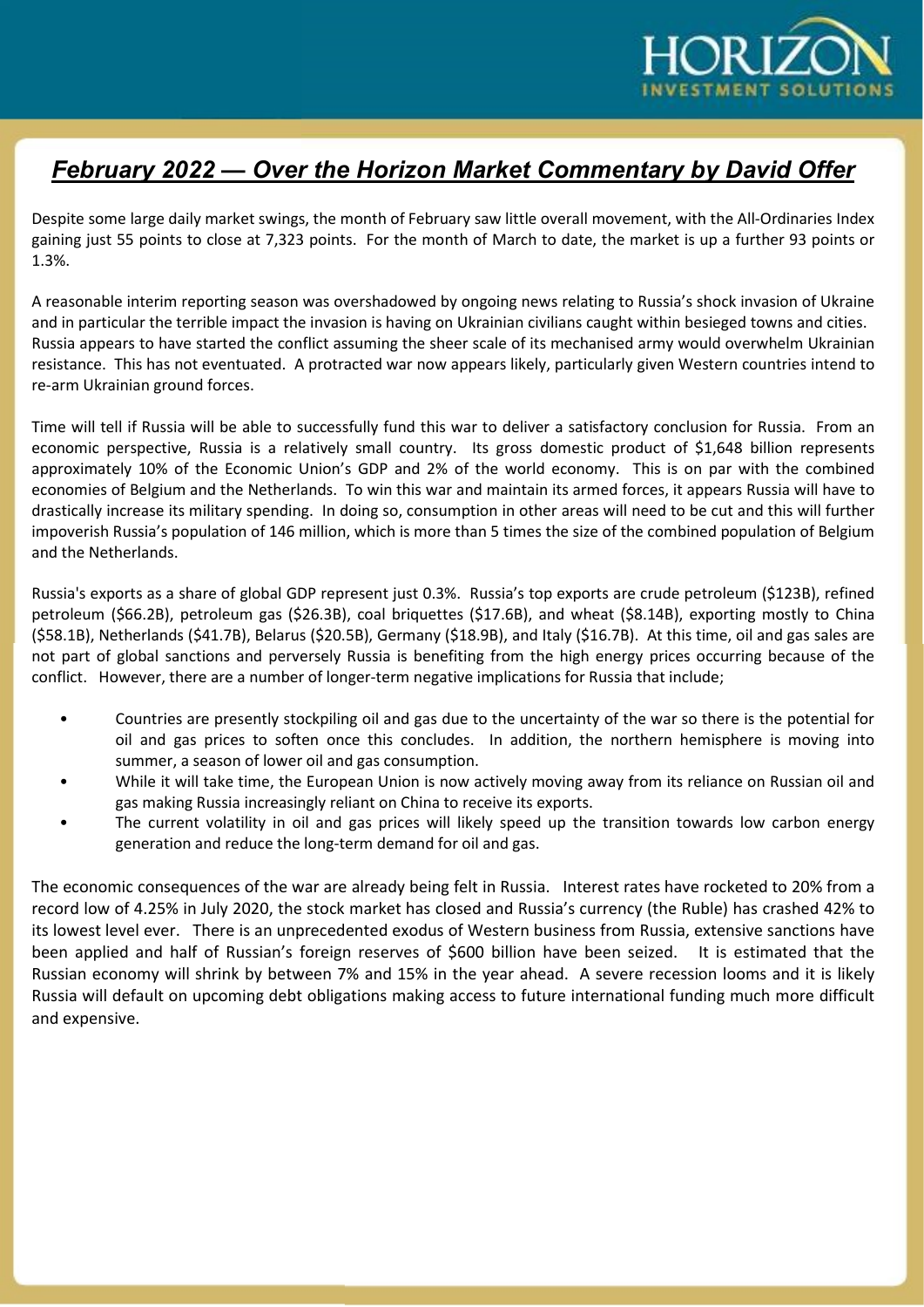

Further, if Russia does take control of Ukraine, it will need to take some responsibility for rebuilding destroyed infrastructure. With Ukrainian citizens increasingly pro-European, maintaining peace in such a hostile environment will force Putin to divert significant resources from Russia. It appears inevitable that successful or not, the Russian people will pay a huge economic price for Putin's attempt to achieve his apparent goal of re-establishing the former Soviet Union.

In Australia, we have been adversely impacted by the war primarily through having to pay higher prices at the petrol pump. However, this is likely to be more than offset by higher export income as Australia is a net exporter of oil, gas and agricultural products. However, perhaps how Australia will benefit the most is the education the Ukrainian population is presently providing to utilitarianism regimes. Functioning democracies do not take kindly to the forced removal of freedoms! Hopefully, China will be taking note with respect to its future intentions with Taiwan. Any future possible Taiwanese conflict would almost certainly draw in Australia and our most significant export market (where we enjoy a significant trade surplus) would likely disappear overnight as part of targeted sanctions. This would devastate the Australian economy.

The spike in energy prices appears to be cementing the outlook for inflation. In America, inflation in 2022 is now forecast to be 4.3% (up from 3.6%) versus GDP growth of 3.7%. In Europe inflation is now expected to be 5.5% versus GDP grown of 2.8%. In both. In both Europe and America, inflation is eroding people's standard of living. In Australia, the outlook is a little more favourable, with core inflation predicted to be 3.25%, while GDP growth is expected to exceed 4%.

Covid has unexpectedly proven to be the catylist to move the world from a deflationary environment back to a more conventional one with inflation. The Russian Ukraine war has aided this outlook with rising energy and food prices. Central Bank policy globally is yet to reflect this as evidenced by Australia's RBA continuing to retain Australia's interest rate setting at 0.1%. At a recent address, RBA Governor Philip Lowe stated that while a rate rise in 2022 was 'plausible', he believes the market's expectation of 4 rate rises this year was highly unlikely. We feel it is increasingly inevitable that interest rate rises are on the way but to a lesser degree than assumed by investment markets at this time.

Against this difficult investment backdrop we have been pleasently surprised with how well investment portfolios have been holding up. Value investments (along with resource shares) have strongly outperformed growth shares for the financial year to date and this is where we have the majority of client portfolio's invested. We see the outperformance in value shares as likely to continue until interest rates at least start to normalise.